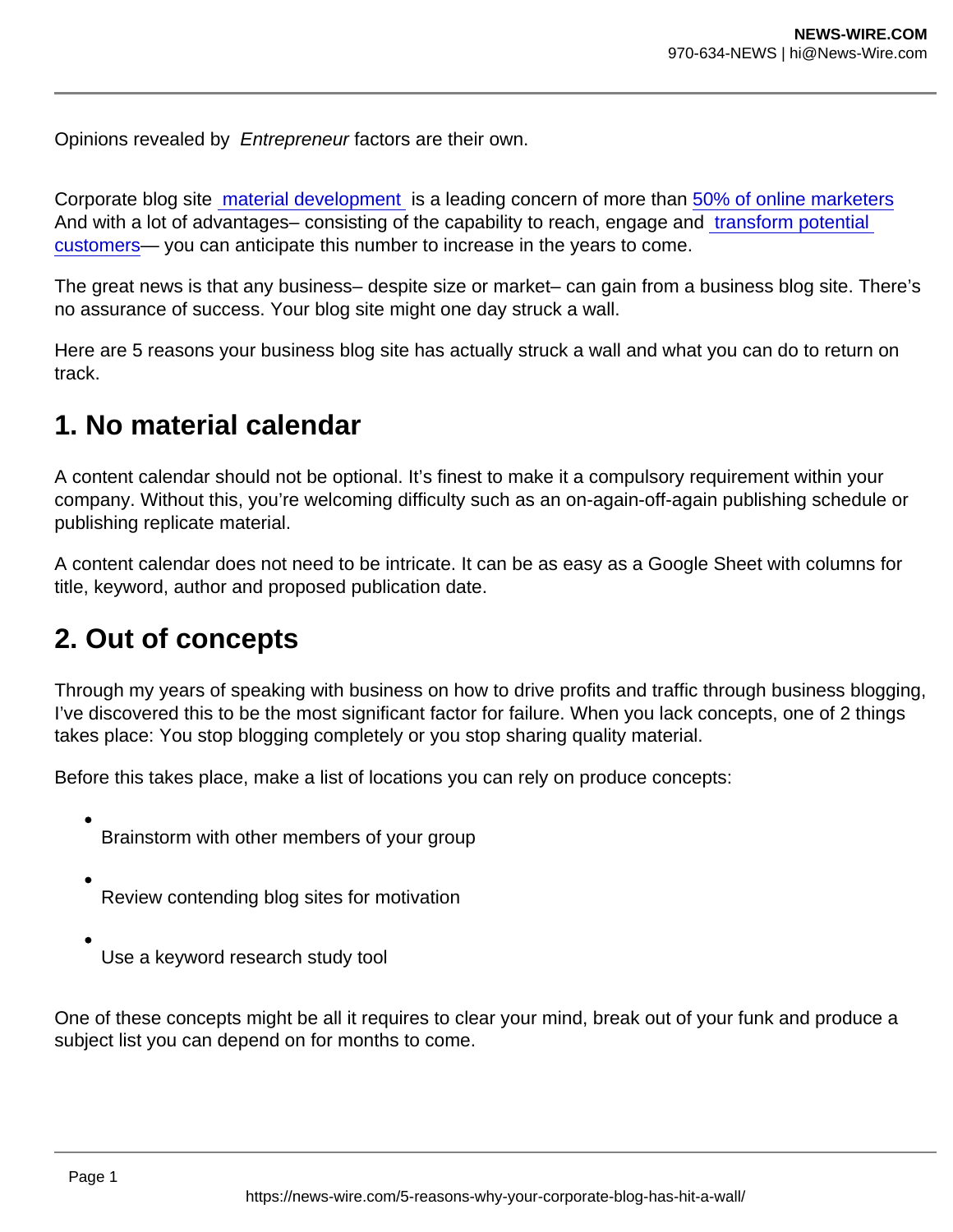# 3. Insufficient factors

If you're the only individual contributing material to your business's blog site, it will not be long prior to you struck a wall. This takes place for numerous factors, such as lacking concepts (see above) or merely stressing out.

Here are some locations you can rely on discover factors:

- Colleagues (even if they aren't in the marketing department)
- Clients, partners, affiliates or providers
- Outside authors who want to send [visitor posts](https://www.entrepreneur.com/article/304857)

As your list of factors grows, the quantity of material you personally produce will (or can) reduction.

Related: [Here's How Entrepreneurs Can Write a Powerful Blog](https://www.entrepreneur.com/article/317598)

## 4. Too heavy of a concentrate on one kind of material

Creating the very same kind of material– day after day– can lead to burnout and/or authors' block. Not to discuss the reality that it can end up being tiring for your audience to check out.

Creating different kinds of material will preserve your interest in composing while keeping your audience returning for more. These 10 concepts are a great location to begin:

Listicles

How-to guides

- Interviews
- Infographics
-